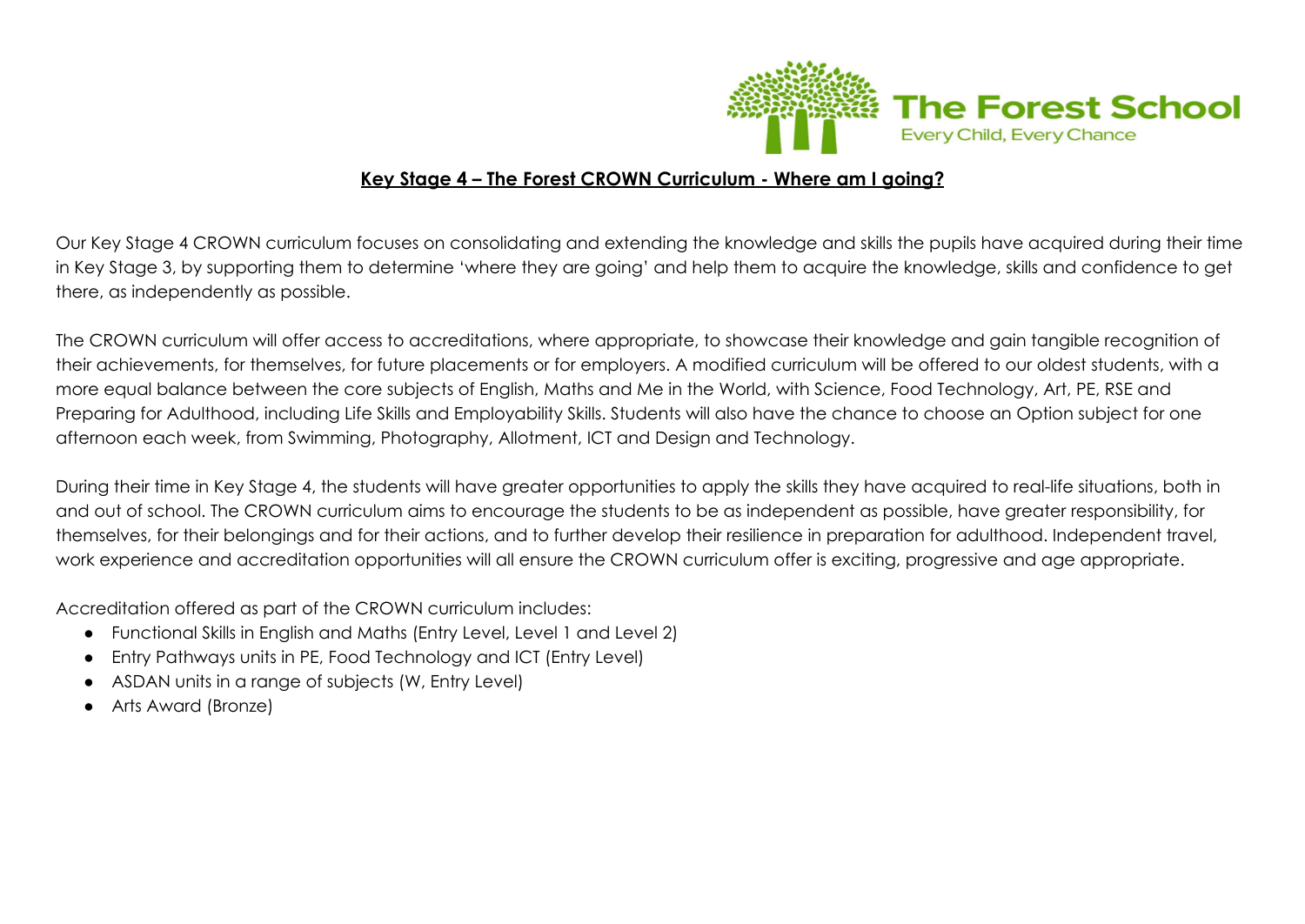

#### **English (Functional Skills)**

|         | <b>Autumn 1</b>          | <b>Autumn 2</b>                             | <b>Spring 1</b>       | <b>Spring 2</b>                   | <b>Summer 1</b>                                              | <b>Summer 2</b>                    |
|---------|--------------------------|---------------------------------------------|-----------------------|-----------------------------------|--------------------------------------------------------------|------------------------------------|
|         | Story<br>comprehension & | <b>Story Writing</b>                        | Persuasive Writing    | Inspiring Images                  | Information texts                                            | Poetry                             |
|         | character<br>development | Charlie and the<br><b>Chocolate Factory</b> | Media influences      | Creative &<br>descriptive writing | Following instructions                                       | Book study<br>The BFG              |
|         | Charlie and the          |                                             | Adverts               |                                   | Job adverts<br>Personal forms                                |                                    |
| Year 10 | <b>Chocolate Factory</b> |                                             | In the news           |                                   | Interview skills: With a<br>focus on speaking &<br>listening |                                    |
|         |                          |                                             |                       |                                   | Information on<br>schools/colleges/<br>jobs                  |                                    |
|         | Book study<br>Wonder     | Book study<br>Wonder                        | Book study<br>Skellig | Book study<br>Skellig             | Book study<br>The Demon Dentist                              | Book study<br>The Demon Dentist    |
| Year 11 |                          |                                             |                       |                                   | Writing skills                                               | Leavers files<br>IEP writing tasks |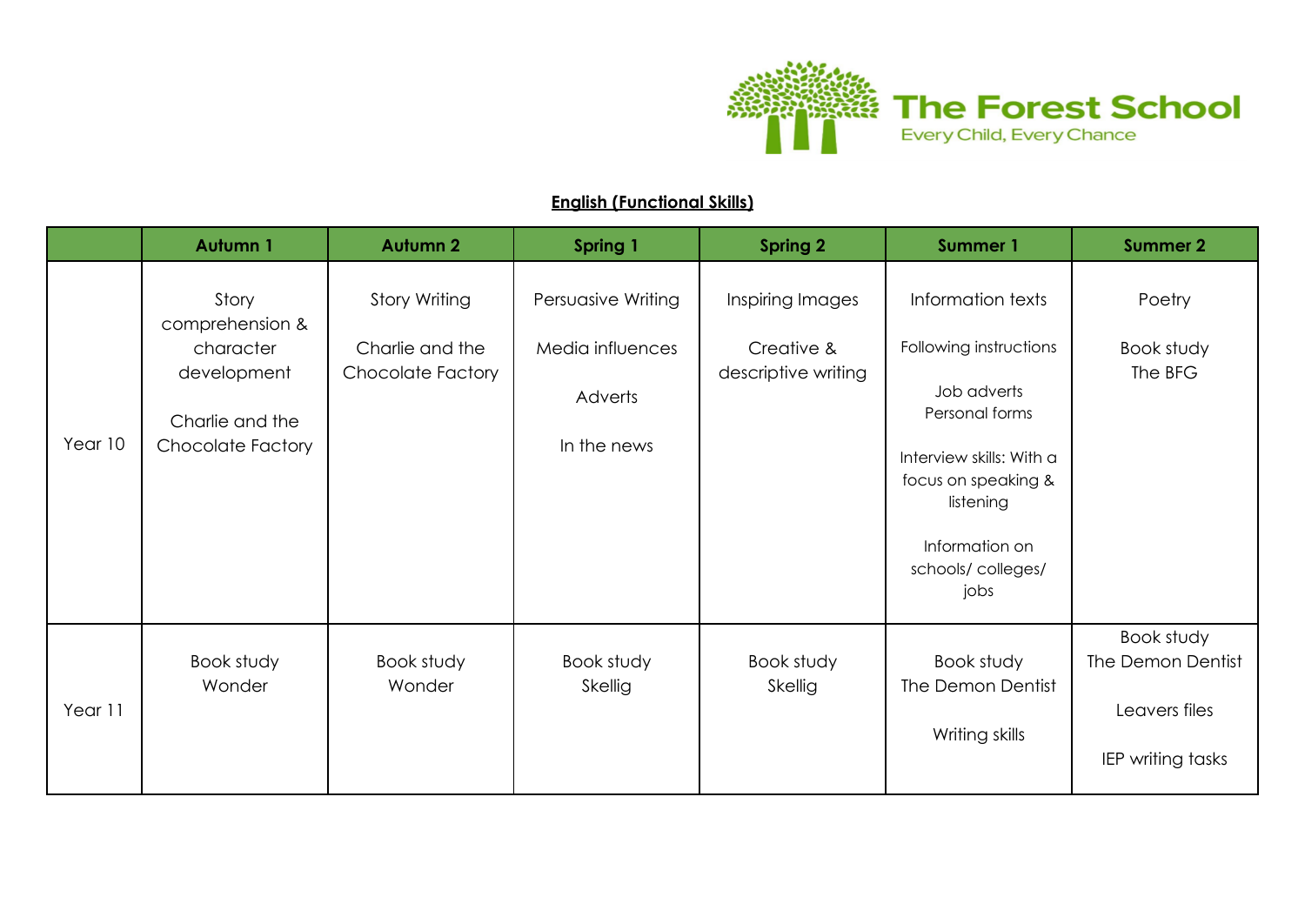

## **Maths (Functional Skills)**

|                                 | Autumn 1                                   | <b>Autumn 2</b>                                | Spring 1                                   | <b>Spring 2</b>                                | <b>Summer 1</b>                            | <b>Summer 2</b>                                |
|---------------------------------|--------------------------------------------|------------------------------------------------|--------------------------------------------|------------------------------------------------|--------------------------------------------|------------------------------------------------|
| Set 1<br>(E3 and<br>Level $1)$  | Number and<br>calculation<br>Money<br>Time | Measure<br>Shape and<br>Space<br>Data Handling | Number and<br>calculation<br>Money<br>Time | Measure<br>Shape and<br>Space<br>Data Handling | Number and<br>calculation<br>Money<br>Time | Measure<br>Shape and<br>Space<br>Data Handling |
| Set 2<br>$(E2 \text{ and } E3)$ | Number and<br>calculation<br>Money<br>Time | Measure<br>Shape and<br>Space<br>Data Handling | Number and<br>calculation<br>Money<br>Time | Measure<br>Shape and<br>Space<br>Data Handling | Number and<br>calculation<br>Money<br>Time | Measure<br>Shape and<br>Space<br>Data Handling |
| Set 3<br>$(W \text{ and } E1)$  | Number and<br>calculation<br>Money<br>Time | Measure<br>Shape and<br>Space<br>Data Handling | Number and<br>calculation<br>Money<br>Time | Measure<br>Shape and<br>Space<br>Data Handling | Number and<br>calculation<br>Money<br>Time | Measure<br>Shape and<br>Space<br>Data Handling |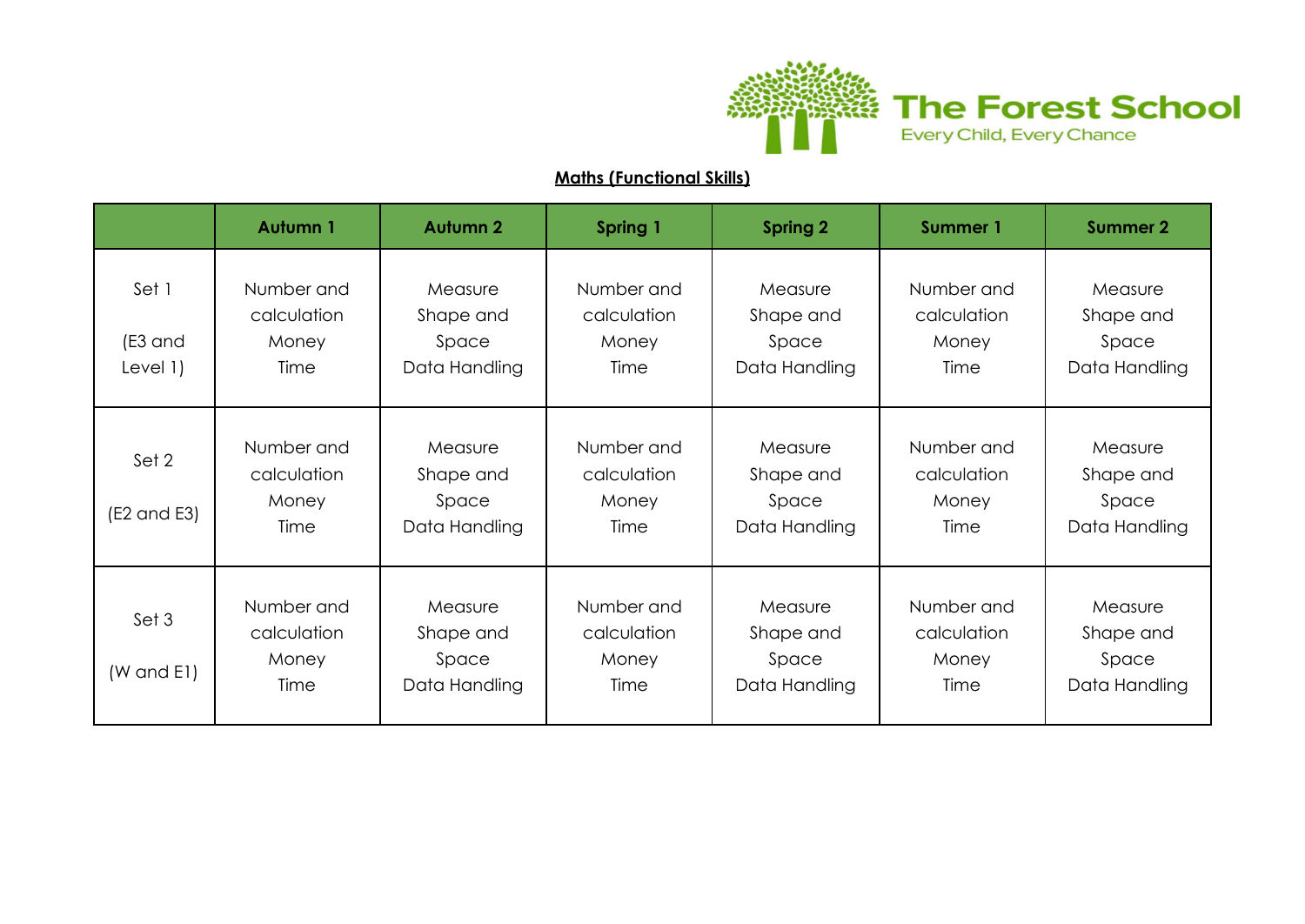

#### **Science**

|         | <b>Autumn 1</b>                                                                  | <b>Autumn 2</b>                                      | Spring 1                        | Spring 2                       | Summer 1              | <b>Summer 2</b>                             |
|---------|----------------------------------------------------------------------------------|------------------------------------------------------|---------------------------------|--------------------------------|-----------------------|---------------------------------------------|
| Year 10 | Maintenance of<br>Life / green plants                                            | Cell Biology:<br>Maintenance of<br>life/green plants | Atoms elements<br>and compounds | Metals                         | Structure of matter   | Earth and space<br>(inc gravity)            |
| Year 11 | Cell Biology:<br>Maintenance of<br>life/green plants<br>ASDAN: Planting<br>bulbs | Maintenance of<br>life / green plants                | Electricity                     | Patterns of<br>chemical change | Human<br>reproduction | Projects/<br>investigation/<br>time overrun |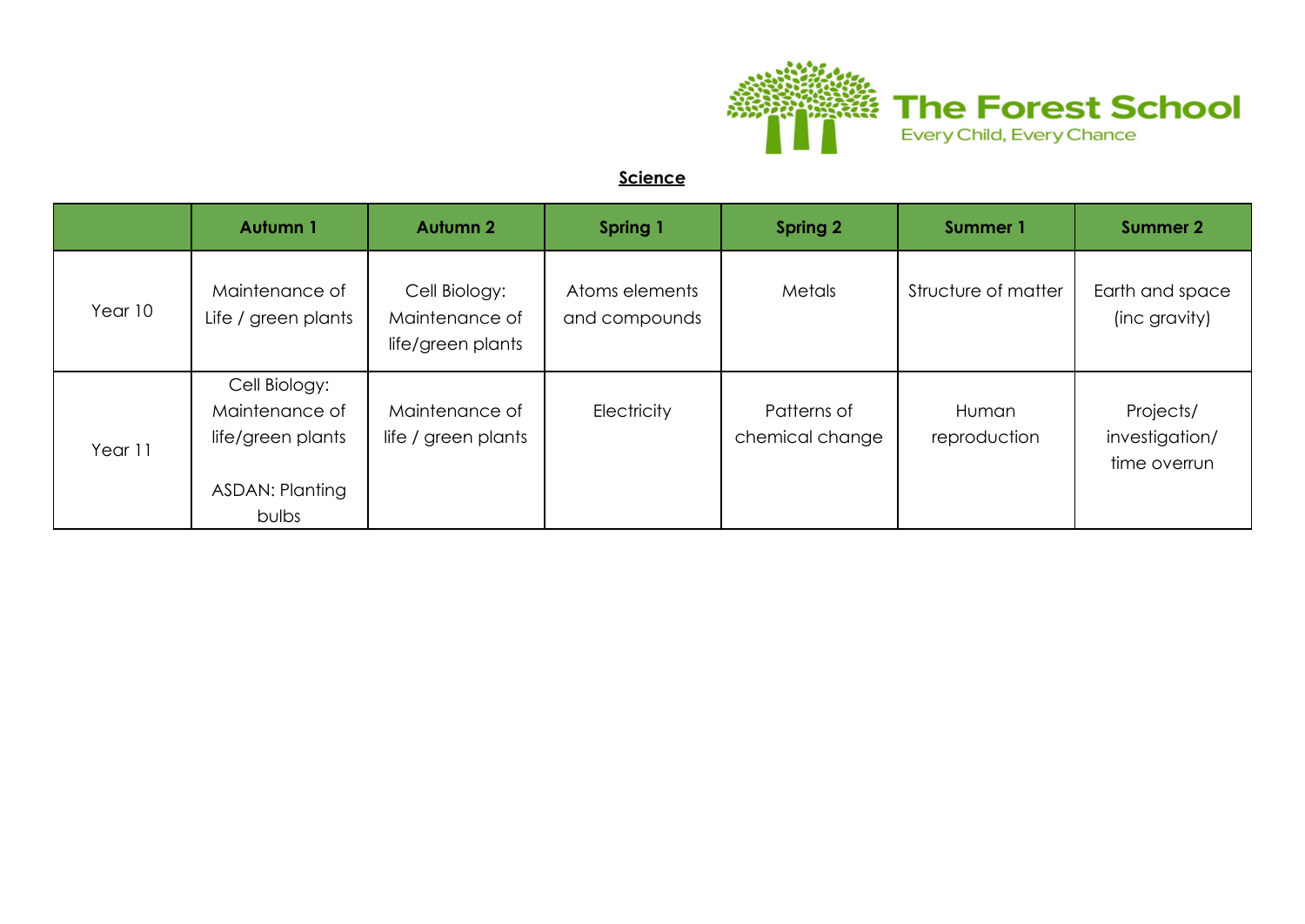

## **Preparing for Adulthood - Life Skills/Employability Skills (Entry Pathways and ASDAN)**

|         | Autumn 1                                                          | <b>Autumn 2</b>                                   | Spring 1                                    | <b>Spring 2</b>                                                              | Summer 1                           | <b>Summer 2</b>                     |
|---------|-------------------------------------------------------------------|---------------------------------------------------|---------------------------------------------|------------------------------------------------------------------------------|------------------------------------|-------------------------------------|
| Year 10 | Apply for bus pass<br>Using a calendar<br>and timetable           | Recognising logos,<br>products and<br>services    | Supermarket<br>Shopping<br>Paying for items | Accessing the<br>countryside<br>Growing plants<br>and produce<br>under glass | Planning and<br>undertaking a trip | Enterprise<br><b>Cleaning Cars</b>  |
| Year 11 | Community<br>Organisations<br>Enterprise<br><b>Breakfast cafe</b> | Creating a<br>PowerPoint<br><b>Healthy Eating</b> | Shopping for<br>everyday living             | First Aid<br>Dealing with an<br>emergency                                    | Independent<br>travel              | <b>Transitions</b><br>Leavers files |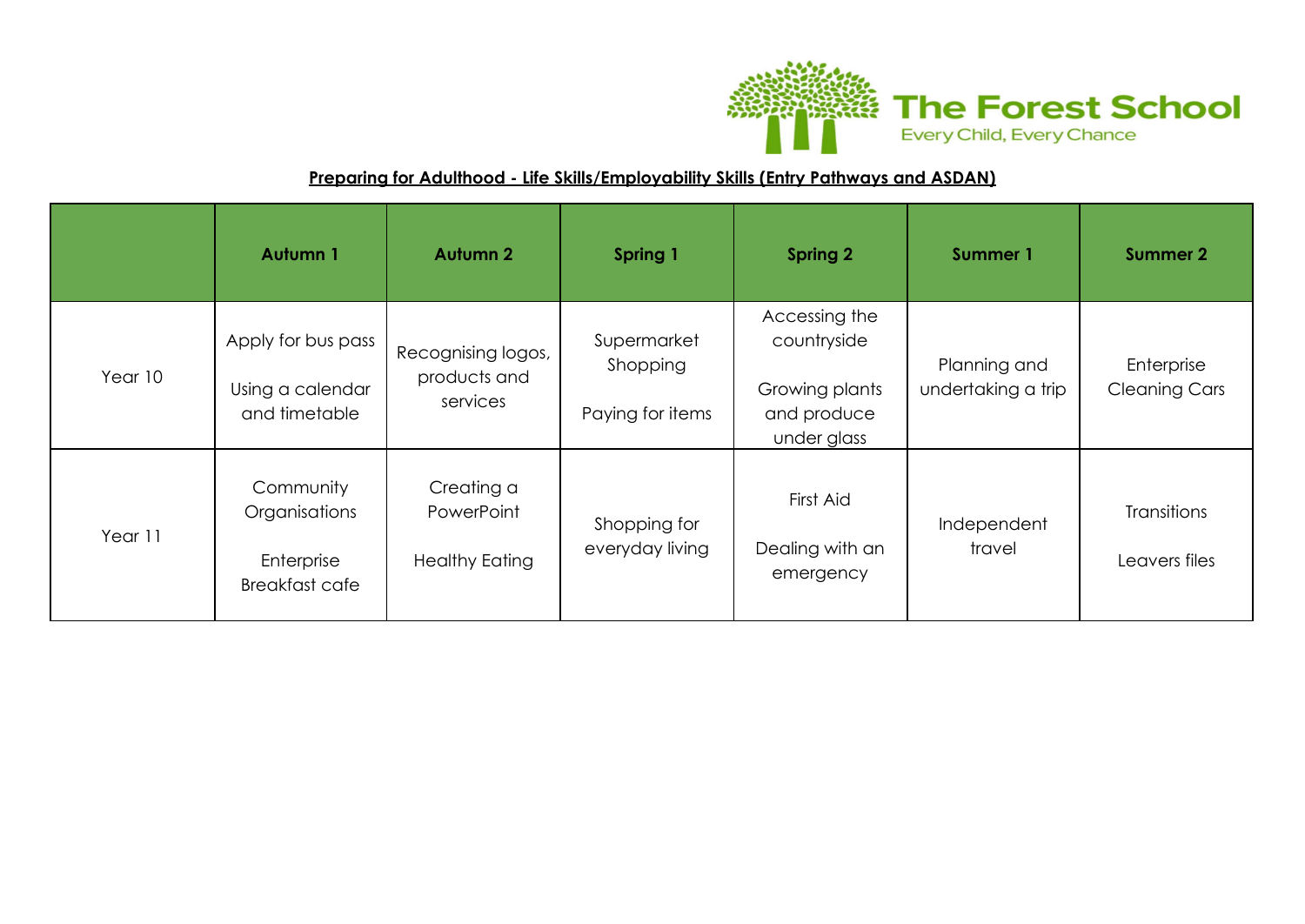

## **Me in the World - PSHE**

|         | Autumn 1                                     | <b>Autumn 2</b>       | Spring 1                          | <b>Spring 2</b>               | Summer 1           | <b>Summer 2</b>    |
|---------|----------------------------------------------|-----------------------|-----------------------------------|-------------------------------|--------------------|--------------------|
| Year 10 | Security - Online<br>and Financial           | Creation stories      | <b>Resisting Peer</b><br>Pressure | Prevent                       | Stewardship        | <b>Transitions</b> |
| Year 11 | Links between<br>Nature and<br>Mental Health | Religious<br>Messages | Consequences of<br>Abuse          | What to do in an<br>Emergency | <b>Money Sense</b> | Goals for Life     |

#### **RSE**

|         | Autumn 1              | <b>Autumn 2</b> | Spring 1 | <b>Spring 2</b>           | Summer 1     | <b>Summer 2</b>    |
|---------|-----------------------|-----------------|----------|---------------------------|--------------|--------------------|
| Year 10 | <b>Body Awareness</b> | <b>Families</b> | Changes  | <b>Public and Private</b> | Reproduction | Safe Relationships |
| Year 11 | <b>Body Awareness</b> | <b>Families</b> | Changes  | <b>Public and Private</b> | Reproduction | Safe Relationships |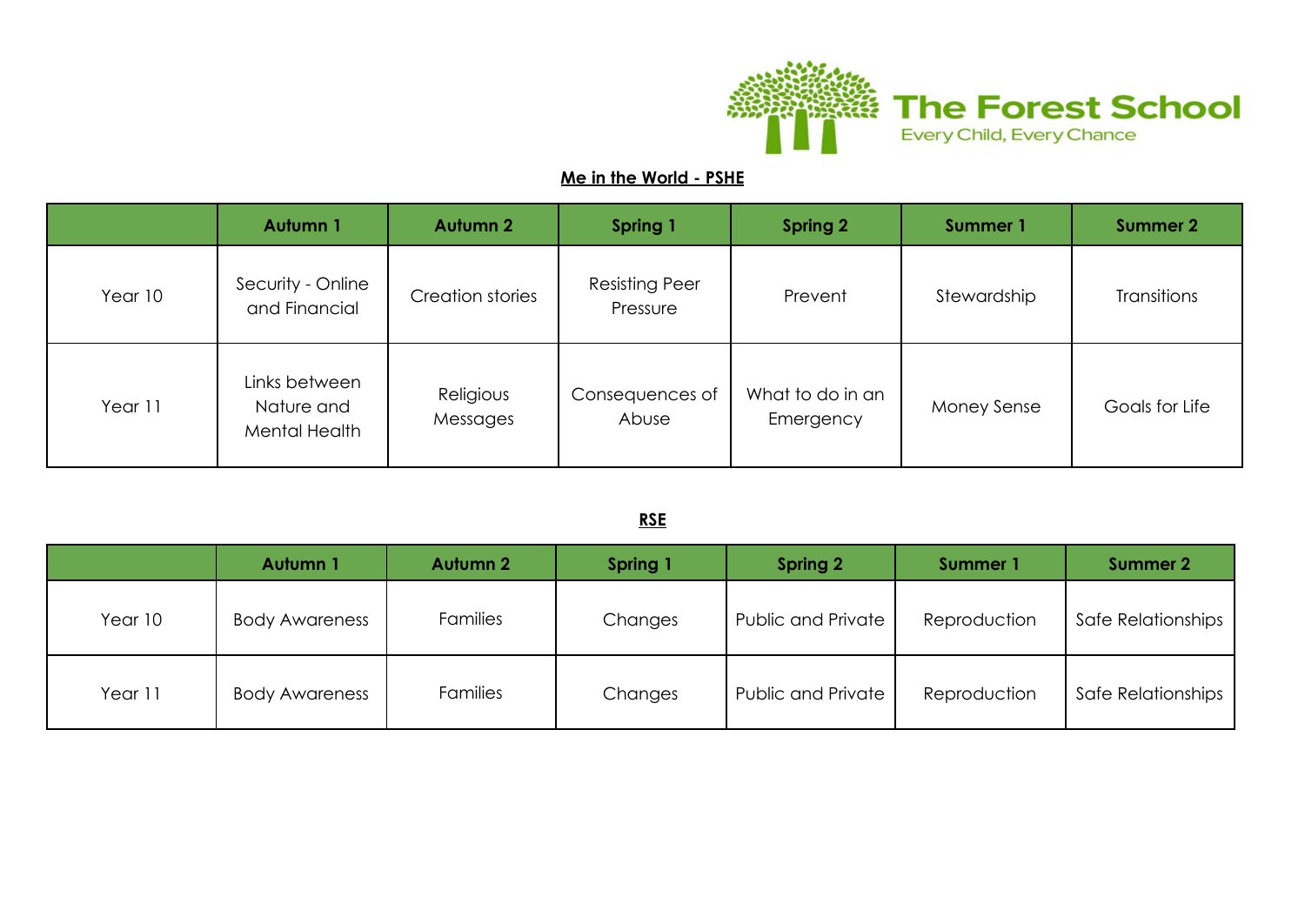

#### **Art (Arts Award or ASDAN)**

|         | Autumn 1                                                                                                                                                    | <b>Autumn 2</b>                                                                                                                                                              | <b>Spring 1</b>                                             | <b>Spring 2</b>                                                | <b>Summer 1</b>                                                                                            | <b>Summer 2</b>                                                                                                   |
|---------|-------------------------------------------------------------------------------------------------------------------------------------------------------------|------------------------------------------------------------------------------------------------------------------------------------------------------------------------------|-------------------------------------------------------------|----------------------------------------------------------------|------------------------------------------------------------------------------------------------------------|-------------------------------------------------------------------------------------------------------------------|
| Year 10 | <b>William Morris</b><br><b>Illuminated letters</b><br>Relief sculptures                                                                                    | Art from other<br>cultures<br>Aboriginal paintings<br>Greek amphora<br>Arabic Mehndi<br><b>Blue Willow plates</b><br>Native American<br>totem pole<br>Russian onion<br>domes | Kandinsky<br>Circles, triangles<br>and squares<br>Sculpture | Picasso<br>Abstract art<br>Portraits<br>African masks          | Matisse<br>Goldfish Bowl<br>Dancing snails<br>Positive and<br>negative space<br>collage<br><b>Stencils</b> | <b>Clarice Cliff</b><br>Observational<br>drawing<br>Cliff style fruit<br>Cliff bizarre<br>Cliff clay<br>sculpture |
| Year 11 | Arts Award Bronze Part B<br>Explore the Arts<br>Geometric Art<br>(including Art Gallery visit)<br><b>or</b><br>ASDAN Exploring Arts award E3<br>African Art |                                                                                                                                                                              |                                                             | Arts Award Bronze Part C<br>Arts Inspiration<br>Action figures | Arts Award Bronze Part D<br>African Art<br>Self directed final art project                                 | Passing on Arts Skills to Others<br>(2D or 3D media)                                                              |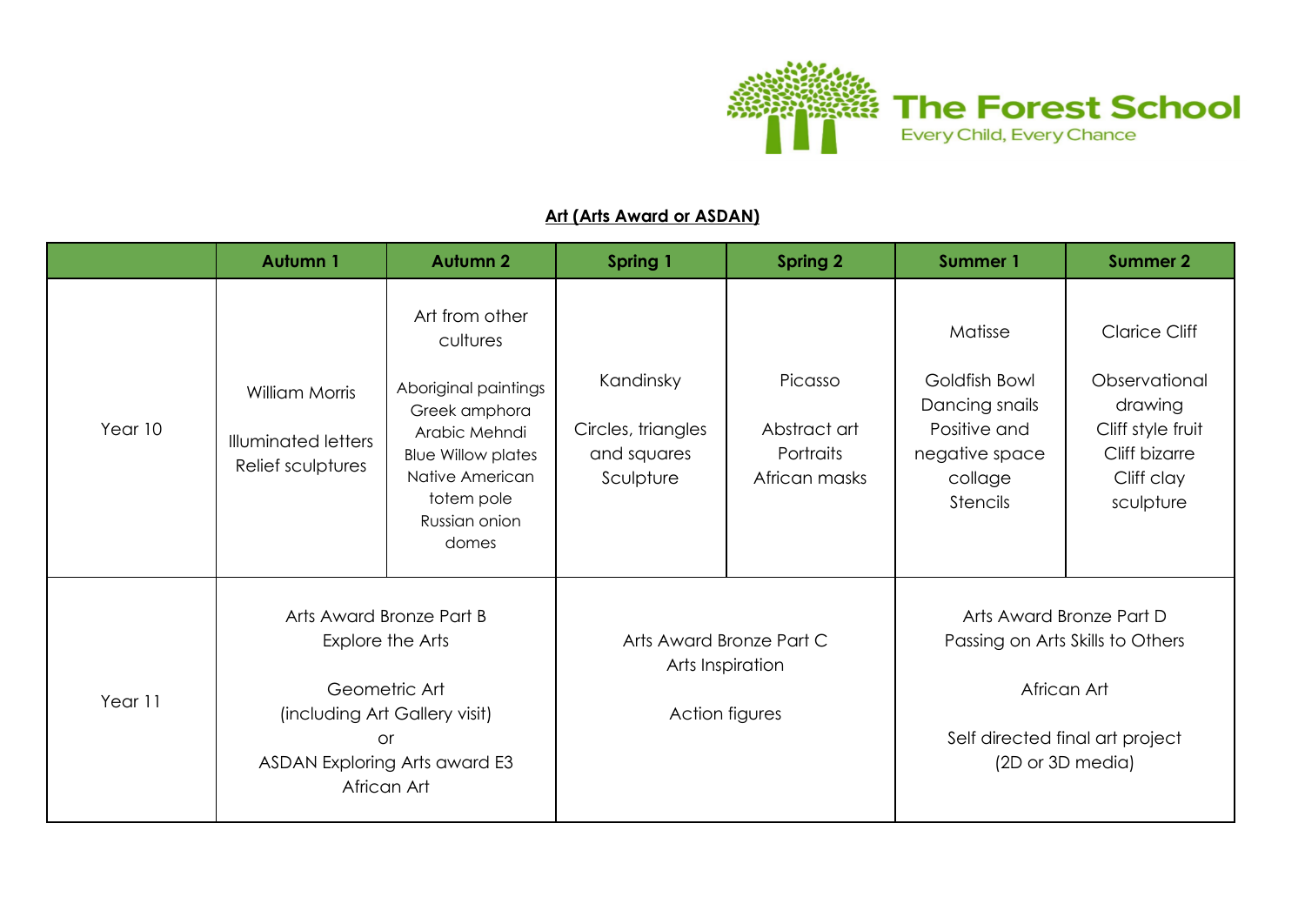

## **Food Technology (Entry Pathways and ASDAN)**

|         | Autumn 1                                  | <b>Autumn 2</b>                                                     | Spring 1                                                                                         | <b>Spring 2</b>                                                   | <b>Summer 1</b>                                                     | <b>Summer 2</b>                                         |
|---------|-------------------------------------------|---------------------------------------------------------------------|--------------------------------------------------------------------------------------------------|-------------------------------------------------------------------|---------------------------------------------------------------------|---------------------------------------------------------|
| Year 10 | Storing food<br>safely<br>Cheese on toast | Select and use<br>basic equipment<br>to prepare food<br>Fruit salad | Electrical kitchen<br>appliances<br>Smoothies and<br>soups                                       | Food choices and<br>meal/menu<br>planning<br><b>Nutrition</b>     | Going out for<br>a meal                                             | Different diets<br>and dietary<br>needs<br>(e.g. V, GF) |
| Year 11 | Cooking for<br>myself and others          | <b>Breakfasts</b><br>Granola<br>Eggs<br>French toast                | <b>Celebration Food</b><br>Mug cake<br><b>Buns</b><br><b>Fudge Brownies</b><br>Peppermint creams | Easy Meals<br>Omelette<br>Pizza<br>Pasta sauce<br>Macaroni cheese | Family meals<br>Burger/Bean<br>burger<br>Chilli<br><b>Bolognese</b> | Recipe book of<br>favourite recipes                     |